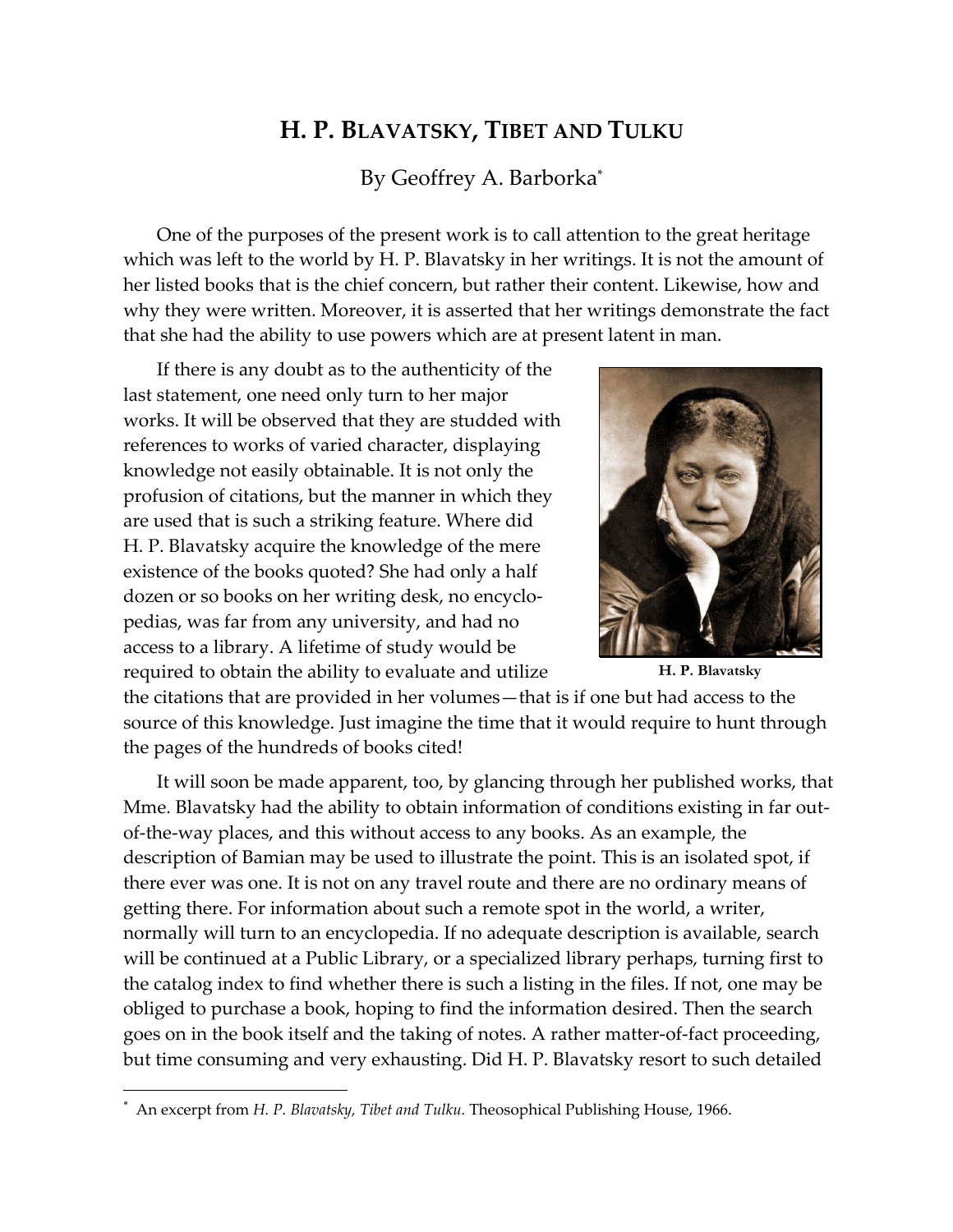research? Not at all. Without moving from her chair, she was able to describe Bamian's one-time splendor, as well as its decay. She supplied the period when the famous Chinese traveler, Hiuen-Tsang, visited the spot—in the seventh century. She cited his description of what he saw without even having a copy of his book in her hand. Amazing! Truly so, even if it were but an isolated instance. But when not one, but hundreds of citations are produced demonstrating this ability, it borders on the miraculous. It is positively fantastic—viewed from the standpoint of a writer who must diligently search for every single fact required, spending hours in running down a single item, and finding very often that his labor has been fruitless!

How did H. P. Blavatsky learn to do such a feat? She gives the clue when she states that she was taught how to do this. She contacted those who were able to demonstrate this ability, as well as far superior powers (or Siddhis, to use the Sanskrit term for such abilities). (This will be elaborated upon in a later chapter, telling how she met her teachers in Tibet and studied with them.)

However, not only is it a matter of contacting such persons and being instructed by them, one must have in addition the ability to become an exponent of the powers that are being taught—the instrument must be ready. This may be well illustrated by reference to the proficiency exhibited in the art of performing musical works on an instrument. How we marvel at the skill of a concert artist! Exhibited is not only talent, but the result of concentration, of diligent application, of study, of practice, in order to become proficient upon the instrument. Also represented is the ability of a teacher to pass on to a student the means of performing capably.

When a pupil contacts a teacher, it will not take long for the instructor to judge whether or not he will be able to impart his method to the learner. If the aspirant does not have the talent nor the willingness to study, the teacher will find it difficult to pass on his proficiency in the art of performing music, try as he may, and he does not hesitate to tell his pupil so. On the other hand, when the tutor succeeds in imparting his knowledge to his student, he will be the first one to acknowledge that his protégé already had the talent and the necessary ability within him. It only required stimulation and instruction in the art of performing.

So, it is maintained that H. P. Blavatsky had attained the ability to become an exponent of the powers which she later manifested, as well as skill in employing them. Furthermore, that she had a vehicle, or instrument, suitable for carrying out what is demanded in demonstrating the Siddhis. It is important that these factors should be borne in mind. It immediately places Mme. Blavatsky in a superior status. Moreover, it indicates that she had achieved this status through her efforts along these lines.

The powers produced by means of the use of spiritual faculties may be termed Siddhis, whereas those manifested by means of psychic faculties are designated as the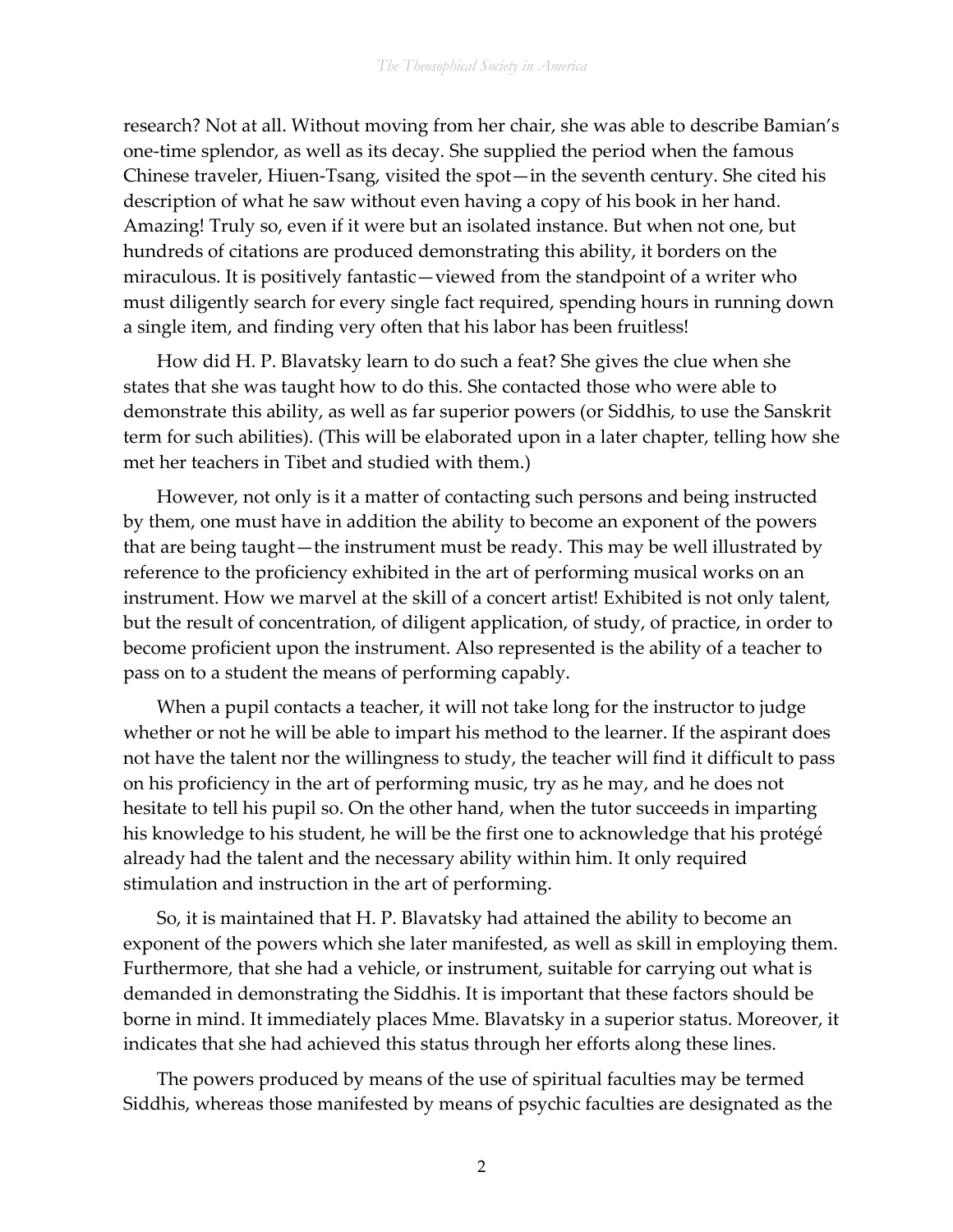lower Iddhis. Although Iddhi is the Pâli word which is equivalent to the Sanskrit Siddhi—a word derived from the verbal root *sidh*, meaning to attain—this is a definition which H. P. Blavatsky herself supplied:

The Pâli word *Iddhis*, is the synonym of the Sanskrit *Siddhis*, or psychic faculties, the abnormal powers in man. There are two kinds of Siddhis. One group which embraces the lower, coarse, psychic and mental energies; the other is one which exacts the highest training of Spiritual powers (*The Voice of the Silence*).

The ability to demonstrate the employment of Tulku exemplifies the use of spiritual faculties in a highly conscious manner. Therefore, this in itself immediately places the exponent of Tulku in a superior status.

But why should H. P. Blavatsky's name be coupled with Tibet and Tulku? The reason for the inclusion of Tibet is easily explained. It is this. For centuries individuals who have been exponents of Tulku have been known in Tibet. The rulers of the land have been recognized as demonstrating the functioning of Tulku. While it might be possible to play upon the credulity of the populace, so that they would regard their king as a godlike ruler, possessing supra-normal attributes, this in reality has little bearing upon the matter, for this reason. The selection of the sovereign is made by a conclave of dignitaries of the religious hierarchy. The ruler is chosen because he is credited with being an exponent of Tulku. Then, too, at a certain stage, before final investiture, the one chosen for the office of supreme ruler is obliged to undergo a test in regard to his knowledge, ability and proficiency in expounding the canonical scriptures of Buddhism, by those versed in the Canon. Solely a person displaying superior intellectual as well as spiritual qualities would be able to qualify for the position. Moreover, the superior abbots of the hierarchy in Tibet are not deceived by claims of Tulku, for the reason that they themselves are credited with the ability of performing Tulku.

What then is Tulku? And why is it unknown in the West? Why is it associated only with Tibet?

Tulku is a Tibetan word and it describes one of the Siddhis. Its use is a closely guarded secret. For that matter Tibet itself has rigorously excluded all foreigners from entering its domain for centuries. Tulku has been employed in Tibet during past eras and there are exponents of it in present times. There is no single English word to describe it. "Transference," may be suggested as giving a meaning in a single word, but obviously that is inadequate. For the mind will immediately query: Transference of what?

In order to explain Tulku, then, it is necessary to bring forward ideas which are foreign to Western culture and civilization. Consequently a mist of disbelief will most likely arise in a mind reared in the West. This not only fogs the understanding, but it